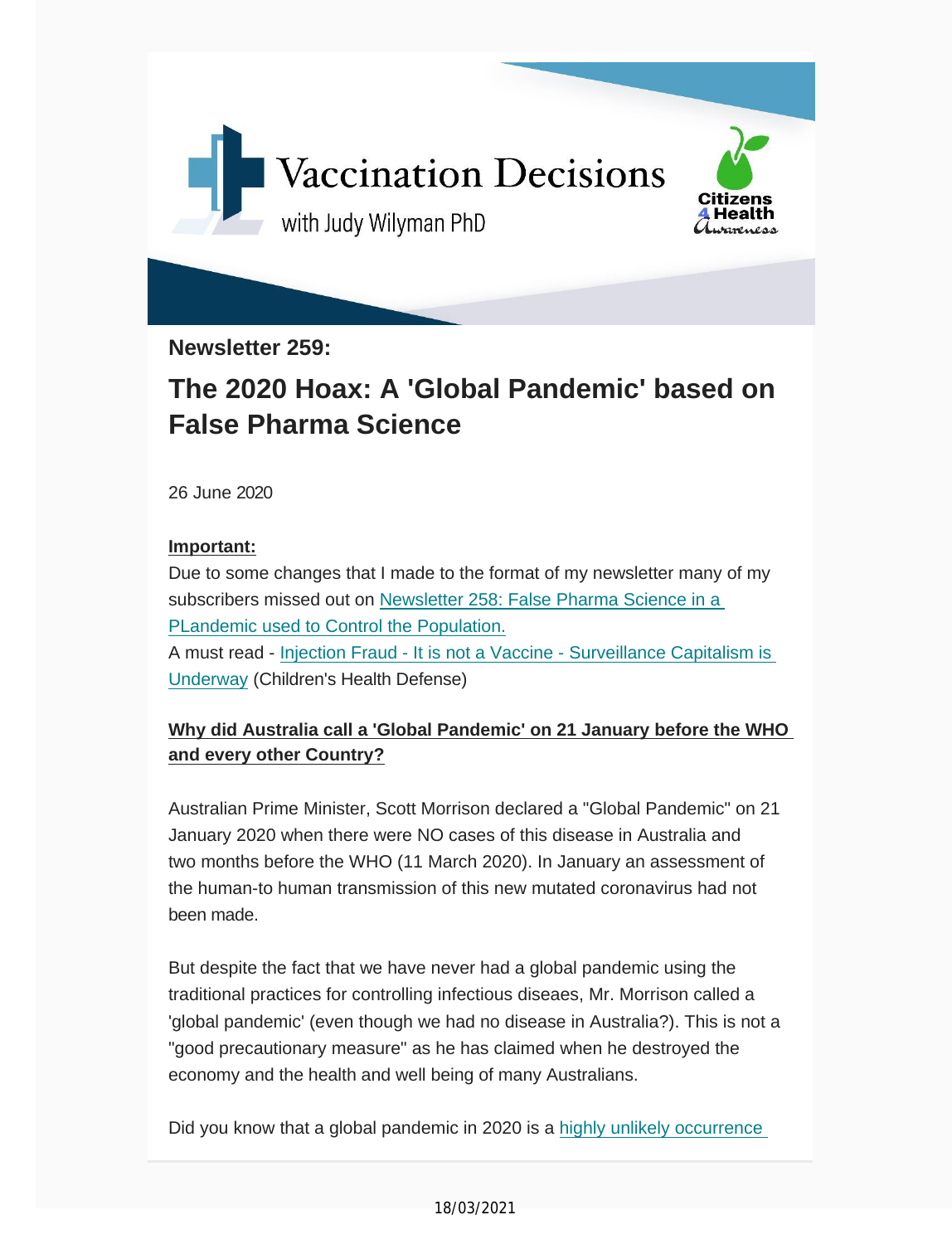since 1950/60 when infectious diseases were controlled? This is due to the public health infrastructure in many countries and their nutrition and good quality healthcare systems.

This is why the prediction based on the **GAVI/WHO** mathematical model, used by the UK Imperial College, the US CDC and Australia, that predicted hu[ndreds](https://vaccinationdecisions.us8.list-manage.com/track/click?u=f20605fde3732e41929f4a3f2&id=087186b24c&e=6b3f8c9022) [of thousands of deaths in January, was dumped on](https://vaccinationdecisions.us8.list-manage.com/track/click?u=f20605fde3732e41929f4a3f2&id=087186b24c&e=6b3f8c9022) **15 April 2020**. The reason being that "it did not use real data" (US Surgeon-General, Jerome Adams).

And Bill Gates funds the **GAVI alliance (pharma-biotech partnerships)** that designed the **International Health Regulations (IHR)** [\(presented by the](https://vaccinationdecisions.us8.list-manage.com/track/click?u=f20605fde3732e41929f4a3f2&id=eaeab3882d&e=6b3f8c9022) **WHO** to its 193 member countries) that placed Australia into a police state.

[Did you know that Bill Gates is one of the bigges](https://vaccinationdecisions.us8.list-manage.com/track/click?u=f20605fde3732e41929f4a3f2&id=bece914cda&e=6b3f8c9022)t voluntary doners of the WHO donating \$836 million over the past 2 years?

So why would Mr. Morrison believe this virus would become a pandemic? This is because, like other Prime Ministers, incl[uding Boris Johnson,](https://vaccinationdecisions.us8.list-manage.com/track/click?u=f20605fde3732e41929f4a3f2&id=160aa00778&e=6b3f8c9022) they are meeting with Bill Gates to discuss the development of a vaccine for the COVID19 crisis that Bill Gates claims is the 'end solution'.

Morrison met with Bi[ll Gates in 2020](https://vaccinationdecisions.us8.list-manage.com/track/click?u=f20605fde3732e41929f4a3f2&id=f3c295b0df&e=6b3f8c9022) and the billionaire has donated \$10 million to Australia's **Murdoch Children's Research Institute (MCRI)** to develop a COVID19 vaccine. Further, vaccines and vaccination policy in Australia are promoted with misinformation through the Murdoch owned News Corp media.

The 'global pandemic' was a fraudulent claim based on pharma-science funded and promoted by Bill Gates in all mainstream media including the Guardian, ABC and BBC.

This is the reason why the *unqualified* Bill Gates is making false claims at conferences about the likelihood of a 'global pandemic' in 2020. He has based this claim on the false pharma science that he uses to develop vaccines.

On the 21 January 2020 there were only 41 cases of the COVID19 disease recorded in Wuhan, China (only 7 of which w[ere described as seriously ill\).](https://vaccinationdecisions.us8.list-manage.com/track/click?u=f20605fde3732e41929f4a3f2&id=69268e8bce&e=6b3f8c9022)  [Public health policy for ANY co](https://vaccinationdecisions.us8.list-manage.com/track/click?u=f20605fde3732e41929f4a3f2&id=69268e8bce&e=6b3f8c9022)untry must always be founded on data collected from that country. This is the fundamental flaw in the claim of a 'global pandemic' by Bill Gates.

Now why would the Prime Minister, Scott Morrison, think that this new coronavirus would become a *global pandemic* on 21 January when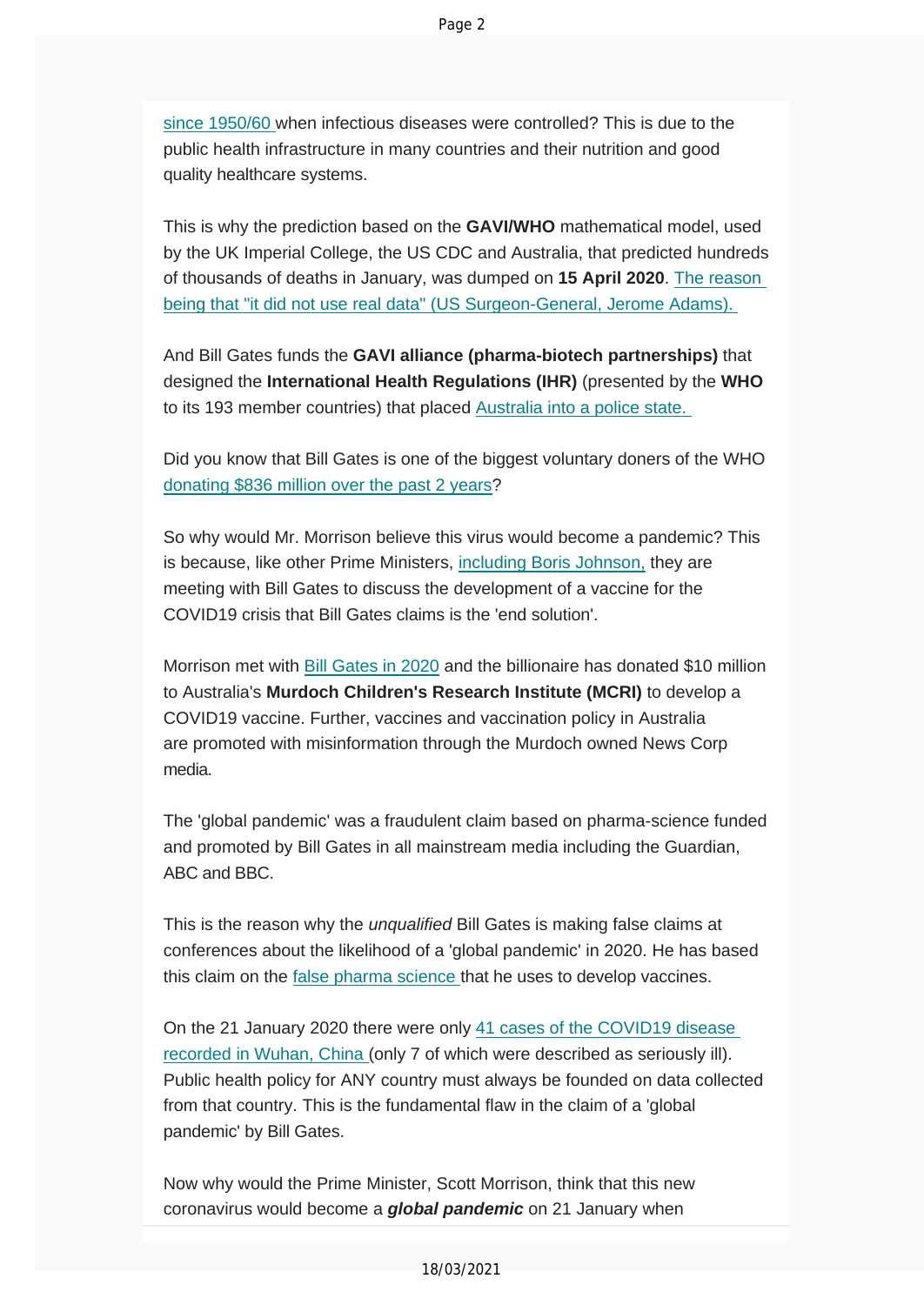coronaviruses make up 7-15% of all the common respiratory viruses that cause the common cold AND they mutate every year?

When Mr Morrison requested the emergency powers on 21 January 2020 to enact the IHR [designed](https://vaccinationdecisions.us8.list-manage.com/track/click?u=f20605fde3732e41929f4a3f2&id=9189df5265&e=6b3f8c9022) by the GAVI alliance (corporate-pharma partnerships funded largely by Bill Gates**) and** recommended by the WHO, there were 3 possible scenarios for this [new](https://vaccinationdecisions.us8.list-manage.com/track/click?u=f20605fde3732e41929f4a3f2&id=de62a06c9c&e=6b3f8c9022) mutated [coronavirus.](https://vaccinationdecisions.us8.list-manage.com/track/click?u=f20605fde3732e41929f4a3f2&id=de62a06c9c&e=6b3f8c9022) One of these scenarios was that "the virus would not be any more severe than a normal flu season". And this is what we have discovered in Australia. In Melbourne they are locking down the population for 20 cases of a disease - most of which are not hospitalised.

Australian scientists started developing a vaccine in Australia (**with Bill Gates \$10 million**) on **27 March 2020** - even though the virus was downgraded on the **19th March 2020** by the UK Public Health Unit and described as a virus that was no longer considered a 'high [consequence](https://vaccinationdecisions.us8.list-manage.com/track/click?u=f20605fde3732e41929f4a3f2&id=e54e238b94&e=6b3f8c9022) infectious disease (HCID)' and it is not listed on Australia's national [notifiable](https://vaccinationdecisions.us8.list-manage.com/track/click?u=f20605fde3732e41929f4a3f2&id=169ffe92e7&e=6b3f8c9022) disease list for high risk [diseases.](https://vaccinationdecisions.us8.list-manage.com/track/click?u=f20605fde3732e41929f4a3f2&id=169ffe92e7&e=6b3f8c9022)

Mr. Morrison's crystal ball for declaring a pandemic *before the WHO* had assessed the transmission of this virus even extended to knowing when this 'pandemic' would end. The 30th September is the chosen end date as this is when the jobseeker payments end and when the WHO will have carried out their second simulation of a ['pandemic'](https://vaccinationdecisions.us8.list-manage.com/track/click?u=f20605fde3732e41929f4a3f2&id=5645d315a2&e=6b3f8c9022) as a training exercise. The so called 'second wave' predicted by all the experts and heavily promoted by the mainstream media.

In Newsletter 258 I have provided many links and videos to the evidence that shows that the so called 'Global Pandemic' of 2020 is a hoax designed by the GAVI alliance that designed the *International Health Regulations* promoted by the WHO. These regulations introduce new medical procedures for HEALTHY people (such as social distancing, fever testing to enter workplaces, antibody testing, mandatory vaccinations and ultimately the e-health card to go out of your house - the ultimate goal of the pharmaceutical companies is to medicate the healthy population (Read the 3rd para starting "In 1975, Henry [Gadsden.....\)](https://vaccinationdecisions.us8.list-manage.com/track/click?u=f20605fde3732e41929f4a3f2&id=3d67c75db6&e=6b3f8c9022)

None of these measures are either health promoting or justified and the citizens of all countries must rise up to re-claim their fundamental human rights that are being removed in these policies.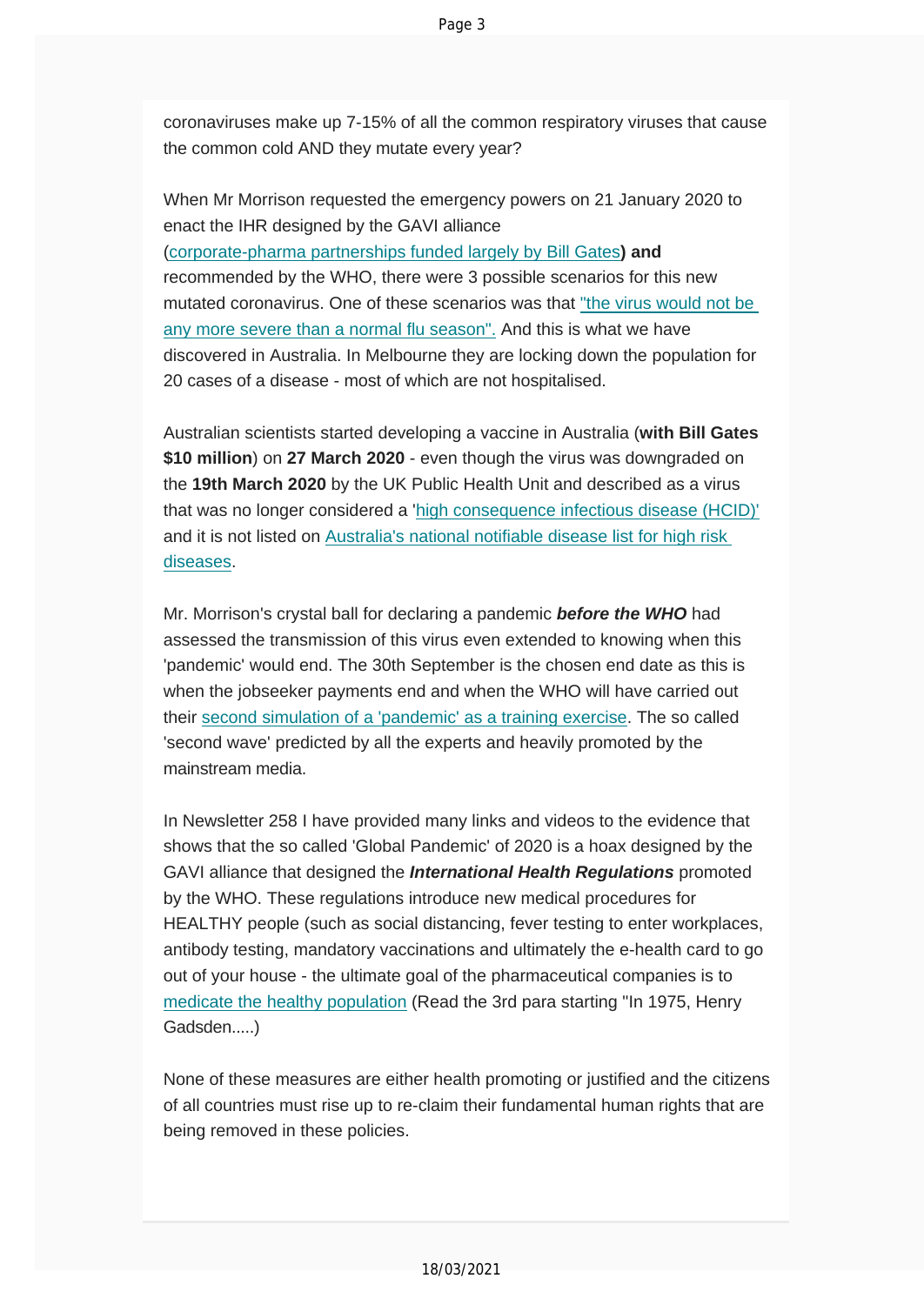## **Resources**

1. Join a class action to oppose the mandatory flu vaccine required to enter aged-care facilities and for some employment.

2. Sign petition for review of the Lockdown Measures adopted in Australia before the WHO risk assessment of coronavirus 2019 had been declared

3. Flaws in Coronavirus Pandemic Theory by Dr. David Crowe

4. Part 1 of 3 Uncensored: Dr. Rashid Buttar exposes Fake News on Coronavirus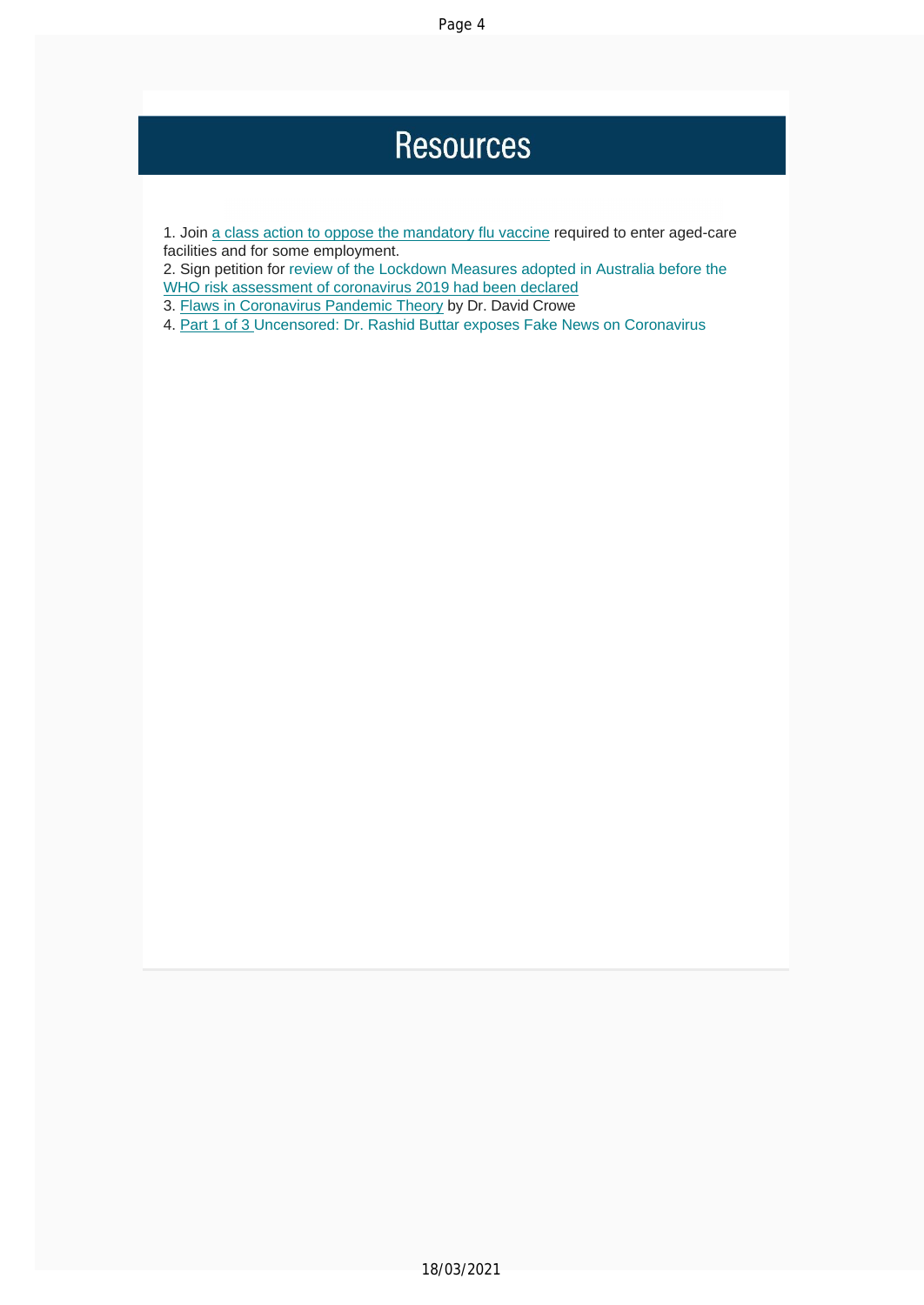# About Dr. Judy Wilyman PhD

I have been studying the vaccination topic both formally and informally since 1993 when I vaccinated my first child. Like most people questioning vaccines, I have not come from an anti-vaccination position and the debate is not about pro or antivaccination. It is about safety, efficacy and necessity for each vaccine on the schedule. Are they all safe? And are they all effective and necessary?

In 2015 I completed a PhD at the University of Wollongong answering these questions.



My thesis is titled 'A critical analysis of the Australian Government's rationale for its vaccination policy'. In Chapter 7, I present a discussion of the claims made by the government about the safety and efficacy of vaccines that are not supported by scientific evidence.

Bachelor of Science, University of NSW Diploma of Education (Science), University of Wollongong Master of Science (Population Health), Faculty of Health Sciences, School of Public Health, University of Wollongong. PhD in: A critical analysis of the Australian [government's](https://vaccinationdecisions.us8.list-manage.com/track/click?u=f20605fde3732e41929f4a3f2&id=8d06509a86&e=6b3f8c9022) rationale for its vaccination [policy'](https://vaccinationdecisions.us8.list-manage.com/track/click?u=f20605fde3732e41929f4a3f2&id=8d06509a86&e=6b3f8c9022) (the science, politics and ethics of Australia's vaccination policies), UOW School of Humanities and Social Inquiry. Website: V[accination](https://vaccinationdecisions.us8.list-manage.com/track/click?u=f20605fde3732e41929f4a3f2&id=8f9f2283c6&e=6b3f8c9022) Decisions

# **Supporting Public Interest Research**

I would like to thank everyone who has supported my research and newsletters over the last 5-10 years. If you have appreciated this unfunded independent research and debate of children's health I hope you will consider a \$5 donation for the up-keep of my website [and](https://vaccinationdecisions.us8.list-manage.com/track/click?u=f20605fde3732e41929f4a3f2&id=bdc5fa7a5d&e=6b3f8c9022) continuation of my voluntary newsletters.

Only funded research is promoted to the public and universities do not promote student research. Hence the need for my website and newsletters to promote my independent research that is in the public interest.

My website Vaccination Decisions became necessary because the University of Wollongong is not [required](https://vaccinationdecisions.us8.list-manage.com/track/click?u=f20605fde3732e41929f4a3f2&id=180fd9f1b5&e=6b3f8c9022) to rectify the academic record to the public when organised lobby group [activists,](https://vaccinationdecisions.us8.list-manage.com/track/click?u=f20605fde3732e41929f4a3f2&id=7541634a99&e=6b3f8c9022) such as [Australian](https://vaccinationdecisions.us8.list-manage.com/track/click?u=f20605fde3732e41929f4a3f2&id=7541634a99&e=6b3f8c9022) Skeptic Inc / SAVN, and other activists from the powerful industryAdditionally, my book - Vaccination: Australia's Loss of Health Fre[edom](https://vaccinationdecisions.us8.list-manage.com/track/click?u=f20605fde3732e41929f4a3f2&id=fce86c782c&e=6b3f8c9022) - is now available. This book [describes](https://vaccinationdecisions.us8.list-manage.com/track/click?u=f20605fde3732e41929f4a3f2&id=fce86c782c&e=6b3f8c9022) the history of the control of infectious diseases in Australia with an added chapter on the strategies that have been used to remove health freedom in Australia.

The Australian government NCIRS (the vaccine research and surveillance unit) has attempted to denigrate my research because I have shown that children's health has significantly declined as the Australian government added vaccines to the vaccination program. Peter McIntyre and Margaret Burgess are the founding directors of the NCIRS and they did not investigate this link. Here is my rebuttal of the false information these government vaccine advisors have provided about my research in the Vaccine journal - 3 years after my PhD research was published. The two other